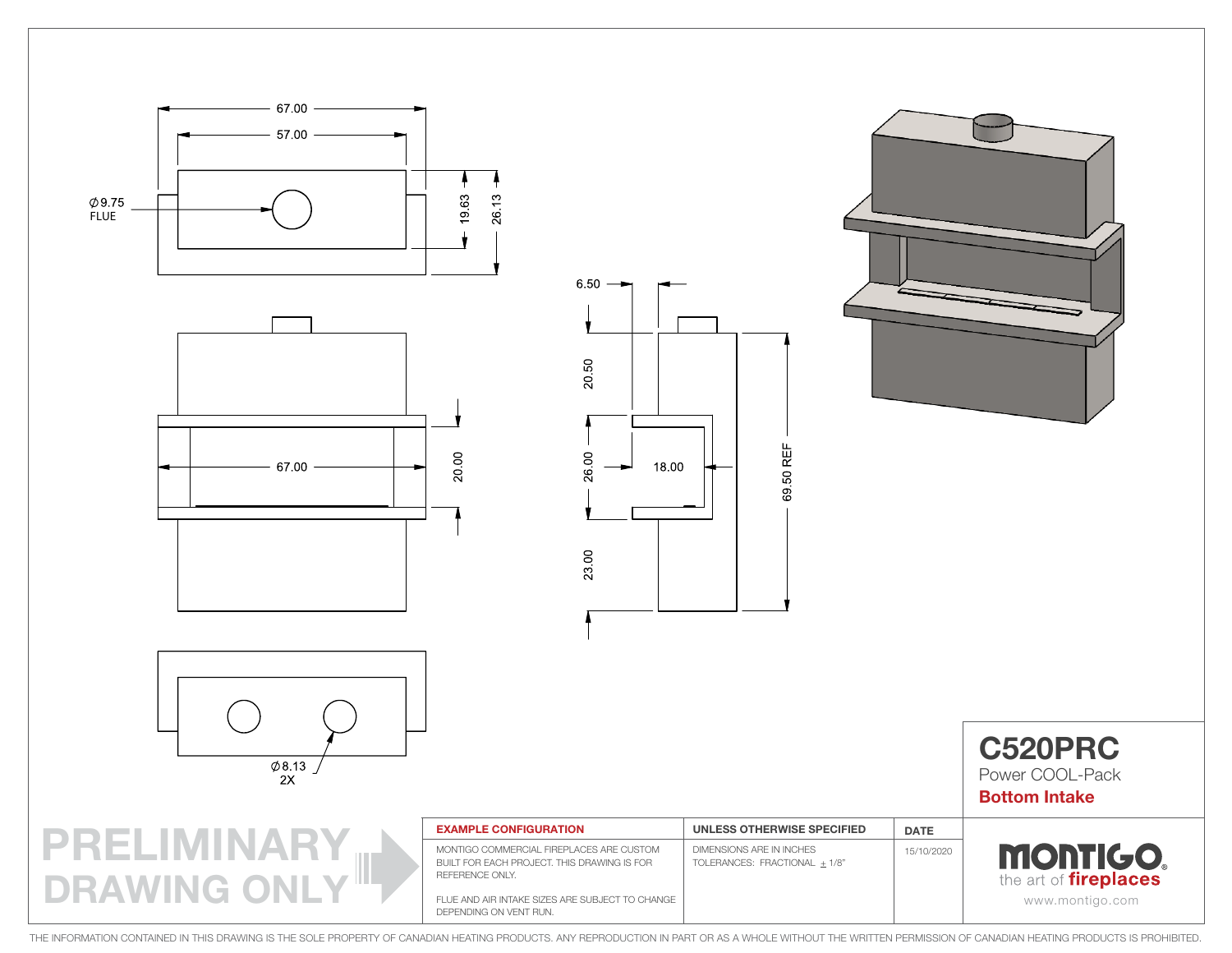







69.50 REF

C520PRC Power COOL-Pack Front Intake



| <b>EXAMPLE CONFIGURATION</b>                                                                               | UNLESS OTHERWISE SPECIFIED                                | <b>DATE</b> |                                                 |
|------------------------------------------------------------------------------------------------------------|-----------------------------------------------------------|-------------|-------------------------------------------------|
| MONTIGO COMMERCIAL FIREPLACES ARE CUSTOM<br>BUILT FOR EACH PROJECT. THIS DRAWING IS FOR<br>REFERENCE ONLY. | DIMENSIONS ARE IN INCHES<br>TOLERANCES: FRACTIONAL + 1/8" | 15/10/2020  | <b>MONTIGO.</b><br>the art of <i>fireplaces</i> |
| FLUE AND AIR INTAKE SIZES ARE SUBJECT TO CHANGE<br>DEPENDING ON VENT RUN.                                  |                                                           |             | www.montigo.com                                 |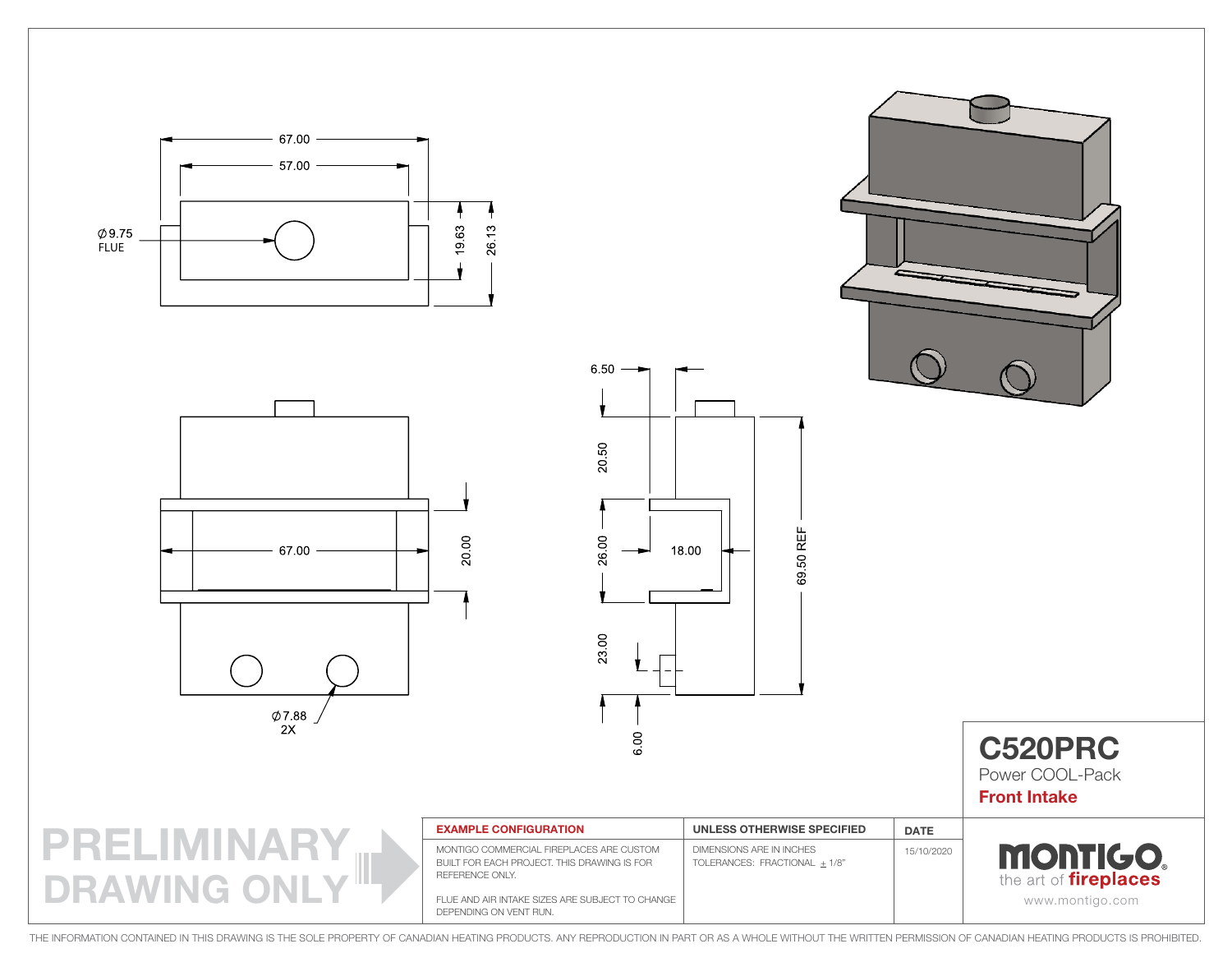

**MONTIGO.** REFERENCE ONLY. the art of **fireplaces DRAWING ONL** FLUE AND AIR INTAKE SIZES ARE SUBJECT TO CHANGE www.montigo.com DEPENDING ON VENT RUN.